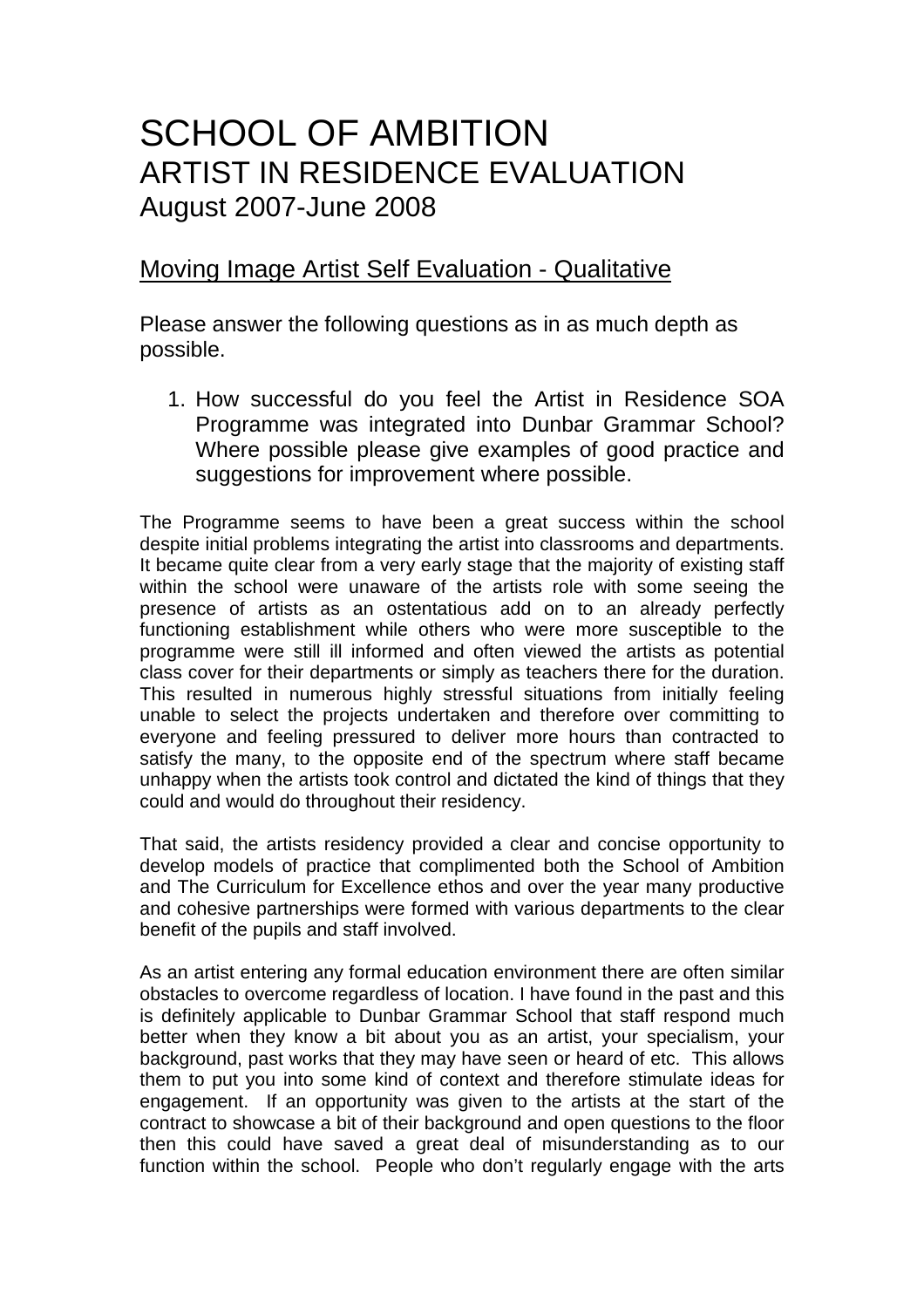often have quite a dated opinion about what they are and how they can be used.

For example: Many teachers throughout the year that I had yet to work with would come to me and ask me to come and film something that their class was doing assuming that my role was that of videographer as their experience of filmmakers until then had pretty much been having a friend who does wedding videos or using their own camcorder. Of course there was definitely a role for documenting what was going on in and around the school though I feel if I had an opportunity to discuss my experience with arts across the curriculum, the creative process of making filmic installations for art galleries or indeed my works as an animator that there would inevitably been more creative sparks as well as perhaps an understanding that although I wasn't a teacher that I could justify my place within the school.

2. Please comment on the management of the programme, again emphasising areas of good practice and suggested improvements where possible.

The management of the programme was pretty much a mixed experience. Missing the staff induction due to disclosure hold ups I was completely unaware of who my line manager was for the first few months. Being partly managed by the arts service and partly by the school had many positives though scheduling meetings proved problematic.

On many occasions throughout the duration of the residency I felt disappointed by decisions made by in-school management and most other occasions felt undermined by their responses. Having dedicated a substantial quantity of time to a project set within a department of the school, the class teacher stopped the project as she felt it wasn't going the way she hoped/planned. I sent a letter stating my unhappiness at this decision and asking for an explaination and it was intercepted by management as I was told it may upset the teacher in questions. This in itself made it pointedly clear that the opinion and well being of the teacher was considered of higher importance than that of the artist. The matter was left there with the teacher not being held accountable for her actions. When addressing this situation I also felt that my in school line manager acted inappropriately as I stated that I did not feel supported or particularly well managed. The response was an incredible outburst about not having the chance to manage the artists as we had 'gone off in our own direction". A manager's job is surely to manage their staff is it not?

Payment too proved to be hugely problematic throughout the duration of this contract with monthly payments regularly being late and being told that as self employed artists we must accept that this is the case. In my opinion this again proved that the artists were being treated differently from the teachers in the school though in fairness on this occasion I felt fully supported by the inschool management.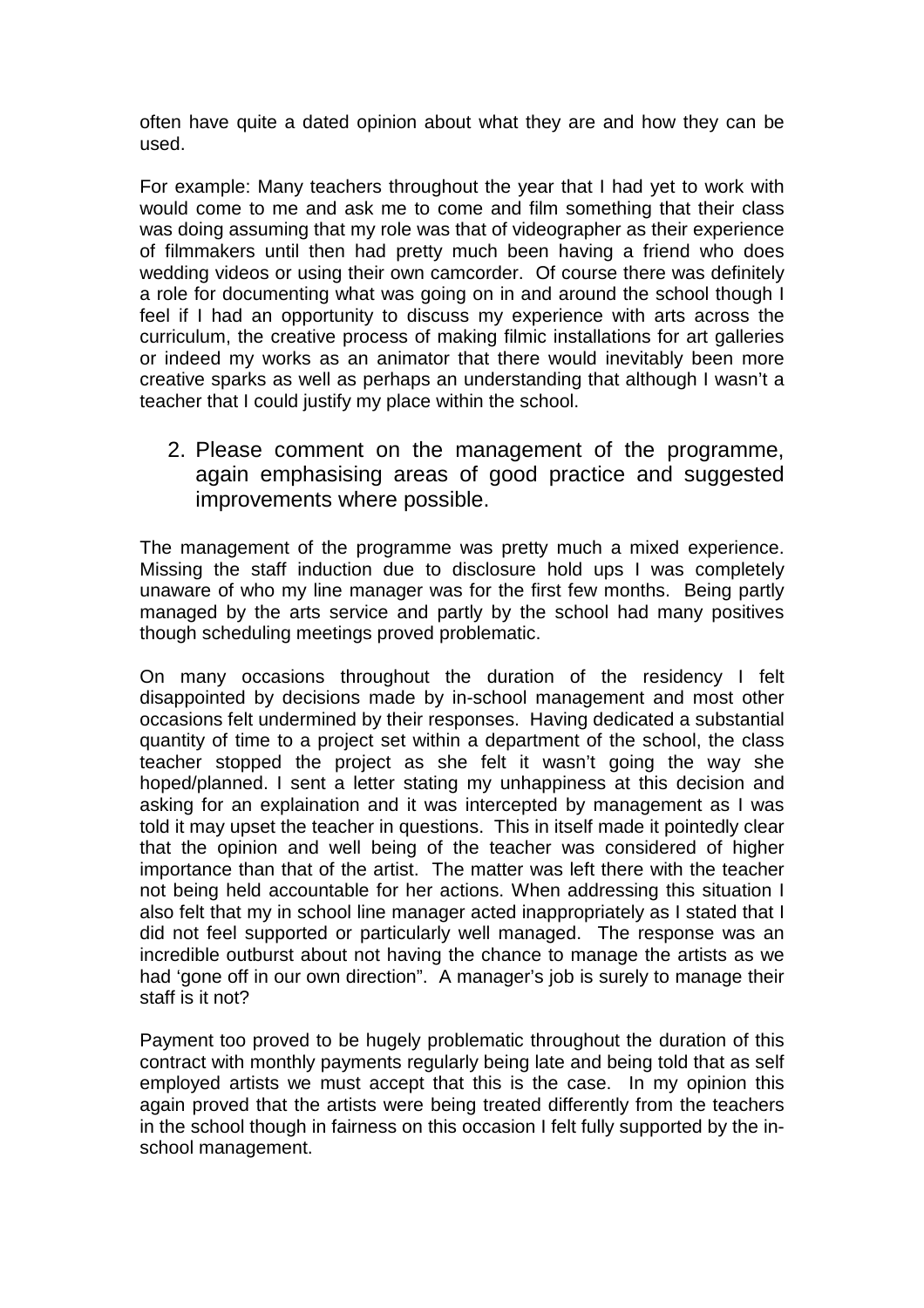3. Please comment on the general day to day running of Artists Residency. What obstacles if any did you face? (Communication, Accommodation, Resources)

It was clear from day one that Dunbar Grammar School was not really ready for extra members of staff and had not properly thought through the logistics of where we would be based, where our equipment would go etc. Having been moved around from boardroom to library to eventually finding a permanent space in the staff room next to a rather noisy toilet it still took 4 months for a shared computer with no printer to arrive and at no point did a telephone materialise. We did however manage to make the most of the space though were often distracted by people swearing at the photocopier, popping over to talk about nothing much and/or steal pens from us though often the monotony of this was broken by the whole staff descending into the room for coffee/lunch breaks and if we were lucky, very very lucky, we'd even get the head of the drama department singing Leonard Cohen songs.

4. How well were you able to integrate with other departments within the school? Again, please state obstacles, models of good practice and suggest improvements.

Some departments were easier to integrate with than others. Not surprisingly, expressive arts subjects took the opportunity to utilise my skills to develop their teaching, experimenting with ideas and expanding already existing projects. Out with that, Biology, PSE, German, French and Computing all approached me with ideas and assisted in developing projects though time constraints often played a detrimental part in the quality of the work/experience. This was due to limited contact time for subject teacher's and trying to manage the workload on a part time contract.

5. What preparations have been put in place to ensure the sustainability of the programme and to strengthen the infrastructure of the School of Ambition?

CPD in most of the transferable skill-sets I have brought to the school have been delivered to staff and senior pupils and the SOA companies should be able to operate from now on unassisted. Unfortunately, due to staffing changes within the school the number of bodies next term able to deliver these skills will have diminished.

6. How did the residency compare to the original brief?

The residency brief relied quite heavily on all staff being aware of our role from the start so that we may hit the ground running and unfortunately this was not the case and a lot of time was wasted trying to find our feet in the beginning. Due to the ambition of the final project, the final term had to be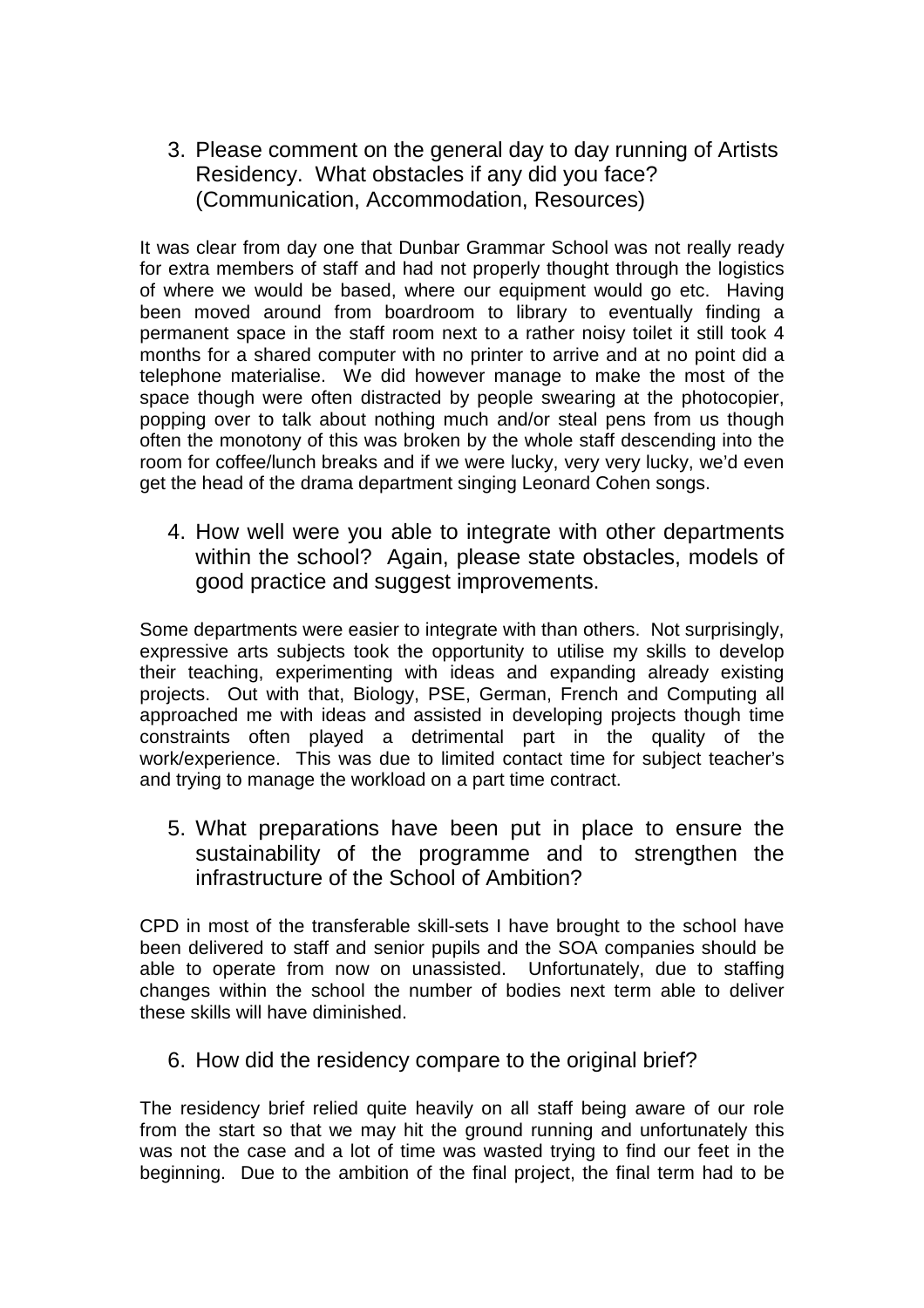given over to event management and as such I feel that I wasn't particularly developing as an artist or able to commit enough time in creating work of substance.

7. What would you do differently if anything?

Staff members who were trained to continue works in animation and live action filmmaking retired or contracts weren't renewed and as such the sustainability of the project has suffered. More CPD for more teachers could have reduced this.

I would have said no to things that I didn't feel were part of my job to allow me more time to focus on my targets.

I would have got my union rep to mediate pay issues.

## Artist Self Evaluation – Quantitative

How many people were involved in the following activities as a direct result of your work?

| <b>OSHA</b> | <b>ACTIVITY</b>     | <b>PUPILS</b> | <b>STAFF</b>   | <b>PUBLIC</b>  |
|-------------|---------------------|---------------|----------------|----------------|
|             | Animation           | 20            | 2              | 0              |
|             | Club                |               |                |                |
|             | Live Action         | 12            | $\overline{0}$ | 0              |
|             | Film Club           |               |                |                |
|             | Documentary         | 14            | 3              | $\overline{0}$ |
|             | Film Club           |               |                |                |
|             | Importance of       | 12            | $\overline{2}$ | $\overline{0}$ |
|             | <b>Being Ernest</b> |               |                |                |
|             | Documentary         |               |                |                |
|             | Company             |               |                |                |
|             | <b>B-Boy Film</b>   | 3             | 1              | 0              |
|             | Crew                |               |                |                |
|             | <b>Isadorables</b>  | 5             | 1              | 0              |
|             | <b>Film Crew</b>    |               |                |                |
|             | Laganlia            | 3             | 1              | 0              |
|             | Experience          |               |                |                |
|             | <b>DVD</b>          |               |                |                |
|             | <b>Puppet Club</b>  | 16            | 3              | 0              |
| Total       |                     | 75            | 13             | 0              |

| <b>CURRICULAR   ACTIVITY</b> |                                                | <b>PUPILS</b> | <b>STAFF</b> | <b>PUBLIC</b> |
|------------------------------|------------------------------------------------|---------------|--------------|---------------|
|                              | <b>Biology</b><br><b>Mitosis</b><br>Animations | 60 (S3)       | 4            |               |
|                              | French                                         | 20(S3)        |              |               |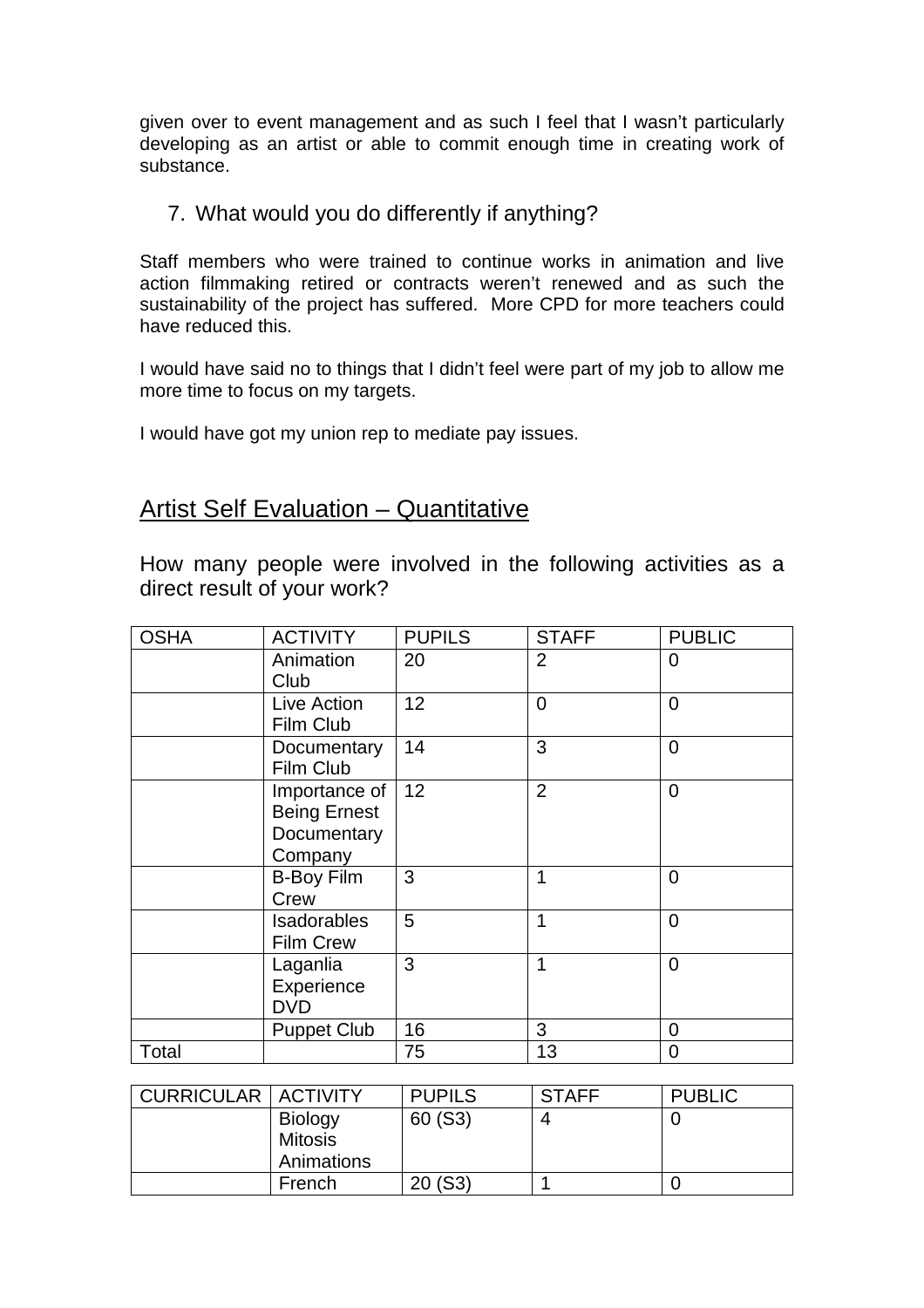|       | <b>Directions</b><br>Film &<br>Animation      |                |    |                |
|-------|-----------------------------------------------|----------------|----|----------------|
|       | German<br>Fashion<br>Film                     | 20 (S2)        | 1  | $\overline{0}$ |
|       | <b>Biology</b><br>Alcohol<br>Abuse<br>Filming | 14 (S4)        | 1  | $\mathbf 0$    |
|       | Computing<br>Animation                        | 16<br>(S4)     | 1  | $\mathbf 0$    |
|       | Drama<br>Mime<br>Film                         | 21<br>(S3)     | 1  | $\overline{0}$ |
|       | Dance<br>Assessment<br>Film                   | $\overline{4}$ | 1  | $\overline{0}$ |
|       | Art & Design<br>Animation                     | 20<br>(S2)     | 1  | $\overline{0}$ |
| Total |                                               | 165            | 11 | $\overline{0}$ |

| <b>CROSS</b>      | <b>ACTIVITY</b> | <b>PUPILS</b> | <b>STAFF</b>   | <b>PUBLIC</b>  |
|-------------------|-----------------|---------------|----------------|----------------|
| <b>CURRICULAR</b> |                 |               |                |                |
|                   | PSE/Media       | 4             | 1              | $\overline{0}$ |
|                   | Drama/English/  | 45            | $\overline{2}$ | $\overline{0}$ |
|                   | Art & Design    |               |                |                |
|                   | Dance/Media     | 42            | 1              | $\Omega$       |
|                   | French/Art &    | 20            | 1              | $\overline{0}$ |
|                   | Design/Media/   |               |                |                |
|                   | Drama           |               |                |                |
|                   | German/Media/   | 20            | 1              | $\overline{0}$ |
|                   | Drama           |               |                |                |
|                   | Biology/Art &   | 74            | $\overline{4}$ | $\overline{0}$ |
|                   | Design/         |               |                |                |
|                   | Computing       |               |                |                |
|                   | Computing/Art   | 16            | 1              | $\overline{0}$ |
|                   | & Design        |               |                |                |
|                   |                 |               |                |                |
| Total             |                 | 211           | 11             | 0              |

| CPD &<br><b>TRAINING</b> | <b>ACTIVITY</b>              | <b>PUPILS</b> | <b>STAFF</b> | <b>PUBLIC</b> |
|--------------------------|------------------------------|---------------|--------------|---------------|
|                          | Persistance<br>of Vision CPD |               | 18           |               |
|                          | <b>NQT Editing</b>           |               |              |               |
|                          | Drama                        |               |              |               |